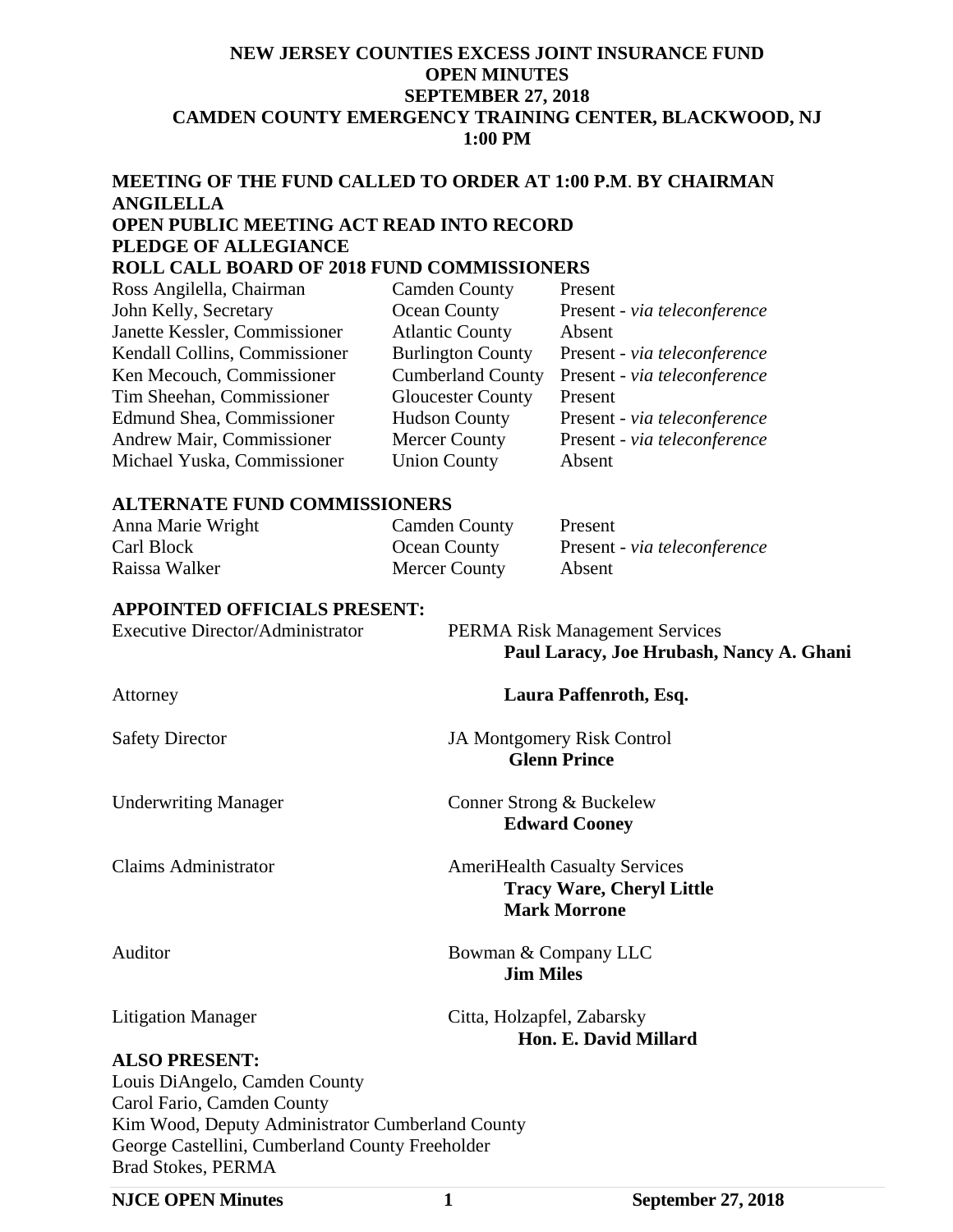Cathy Dodd, PERMA Rachel Chwastek, PERMA Chris Powell, Hardenbergh Insurance Group Robyn Walcoff, PERMA Linda A. Galella, Esq., Parker McCay Jackie Cardenosa, PERMA Michelle Leighton, Conner Strong & Buckelew Christine Baroudi, Conner Strong & Buckelew Michael Cusack, Conner Strong & Buckelew – *via teleconference* Gail White, Scirocco Group – *via teleconference*  Robin Racioppi, Acrisure – *via teleconference* Carol Mack, Conner Strong & Buckelew – *via teleconference*  Moshood Muftau, Esq., Second Deputy County Union County – *via teleconference* Bill Donegan, Assistant County Counsel Union County - *via teleconference* Mary Ann Sander, Conner Strong & Buckelew – *via teleconference*

#### **MINUTES:** Open and Closed Minutes of June 28, 2018 and August 16, 2018. **MOTION TO APPROVE OPEN AND CLOSED MINUTES FROM JUNE 28, 2018 AND AUGUST 16, 2018 AS PRESENTED:**

| Moved:                                                             | <b>Commissioner Sheehan</b>                         |
|--------------------------------------------------------------------|-----------------------------------------------------|
| Second:                                                            | <b>Commissioner Angilella</b>                       |
| Roll Call Vote:                                                    | Unanimous – Commissioner Collins abstained from the |
| August minutes; Commissioner Mair abstained from the June minutes. |                                                     |

# **CORRESPONDENCE:**

NONE

## **AUDITOR**

**REPORT:** The draft audit was previously reviewed at the June meeting and filed with DOBI & DCA on July 2<sup>nd</sup> along with an extension request to file the final report. The **final** financial audit has been prepared by the Fund Auditor; copies were distributed at the meeting.

Fund Auditor submitted and reviewed the final audit for the period ending December 31, 2017; there were no changes from the draft report and no recommendations or findings.

Commissioner Mair referred to pg. 3 of the report and noted the following statement under Other Matters "We do not express an opinion or provide any assurance on the information because the limited procedures do not provide us with sufficient evidence to express an opinion or provide any assurance." and inquired what the implications are.

Fund Auditor said there are supplemental schedules in the back of the report, which are primarily reliant on data from outside sources. Fund Auditor said an option is not rendered on these reports and are of no consequence to the Fund. Executive Director said the difference between those schedules and the audited financial statements, which follow standards of Generally Accepted Accounting Principles (GAAP), are the discounting of reserves. Executive Director said those schedules need to be included per regulations with any audited financial statements as supplementary information.

Enclosed in the agenda was Resolution 38-18 approving the year-end financials; Fund Commissioners will be asked to execute an affidavit indicating they have read the General Comments section of the Audit Report. The Fund office will file the final report and supporting resolution with the State following the meeting.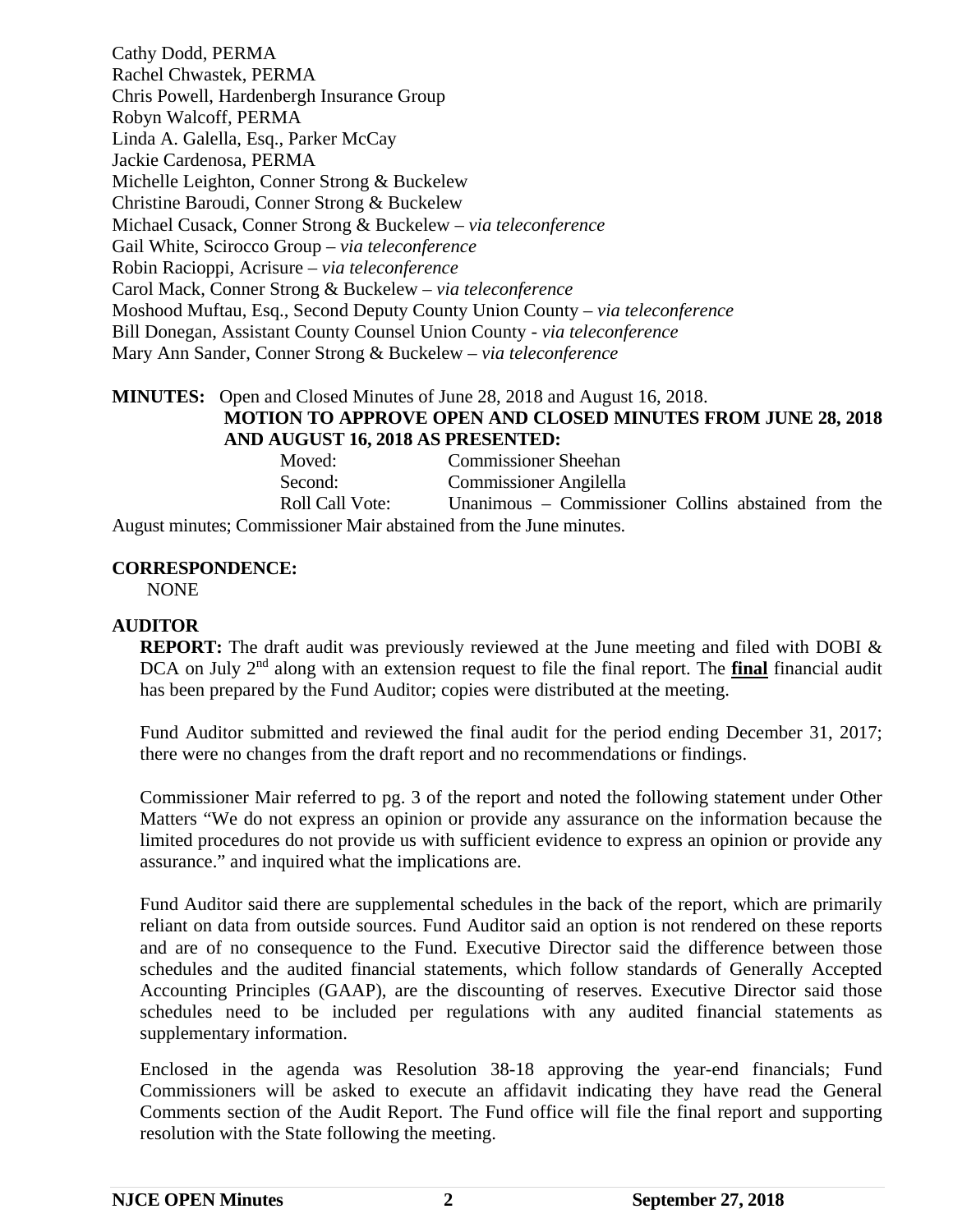# **EXECUTIVE DIRECTOR'S REPORT:**

## **2019 RENEWAL & BUDGET:**

**EXPOSURE DATA & UNDERWRITING APPLICATIONS -** Executive Director reported the fund office is following up with members on outstanding information in order to present the NJCE and local Commission budgets in October.

**2019 BUDGET DISCUSSION -** Last year, Commissioners White, Kelly and Mecouch met via teleconference to review the preliminary budget. Executive Director kindly requested any interested Commissioners to volunteer for review of the 2019 budget and expect to schedule a meeting the week of October 15<sup>th</sup>. Executive Director said in addition to projections, loss funding and premiums, the 2019 budget discussion will include increase to the Excess Property Self-Insured Retention (SIR), as well as, surplus retention and dividend strategy.

The timeline for the budget process is as follows:

October  $5^{th}$  – final deadline for submission of underwriting data Week of October  $15<sup>th</sup> - Sub-Committed to review budget presentation$ October  $25<sup>th</sup>$  – Budget Introduction at JIF meeting November  $15<sup>th</sup>$  – Budget Adoption at JIF meeting

**EXCESS PROPERTY THIRD PARTY ADMINISTRATOR (TPA):** As noted, Executive Director said the Excess Property SIR will be increasing from \$100,000 to \$250,000 and will be funded at the NJCE level instead of adding this additional exposure to the underlying Commission and stand-alone County members. Based on the increase to the SIR, Executive Director recommended that the NJCE issue a Request for Proposals for a TPA to manage and adjust these claims from 1<sup>st</sup> dollar. The Board agreed to the recommendation and authorized the Fund office to release an RFQ subject to review by Fund Attorney.

**CLAIMS STATUS SUMMARY:** AmeriHealth Casualty Services is in need of a Closed Session to discuss claims status and other matters; enclosed is a Resolution authorizing closed session. Under separate cover, Fund Commissioners will receive materials from AmeriHealth Casualty Services and/or the Executive Director.

**ONLINE UNDERWRITING & CLAIMS RISK MANAGEMENT INFORMATION SYSTEM:** Based on prior authorization from the Board, Executive Director said PERMA has met with representatives from Origami to discuss an online underwriting and claims data platform for members' to access as a resource. Discussions are progressing and we will continue to update the Board on our progress.

**NEW JERSEY COUNTIES EXCESS JOINT INSURANCE FUND – JOINT INSURANCE CLAIMS COMMITTEES BEST PRACTICES WORKSHOP:** The seventh annual Joint Insurance Claims Committees Best Practice Workshop is scheduled for Wednesday, October 31, 2018 at the Conner Strong & Buckelew office in Marlton, NJ. This year's topics include an overview of controlled insurance programs, body worn cameras in law enforcement and topics related to the opioid epidemic. An email would be sent with the workshop invitation.

**FINANCIAL FAST TRACK:** Executive Director referred to the Financial Fast Track as of July 31, 2018 and noted the statutory surplus was \$13.8 million.

# **UNDERWRITING MANAGER**

**REPORT:** Underwriting Manager submitted a report on the renewal and marketing efforts of the 2019 insurance program. Underwriting Manager said the Excess Property SIR will increase from \$100,000 to \$250,000 based on a consistently high ratio of the past 3 years, but noted negotiations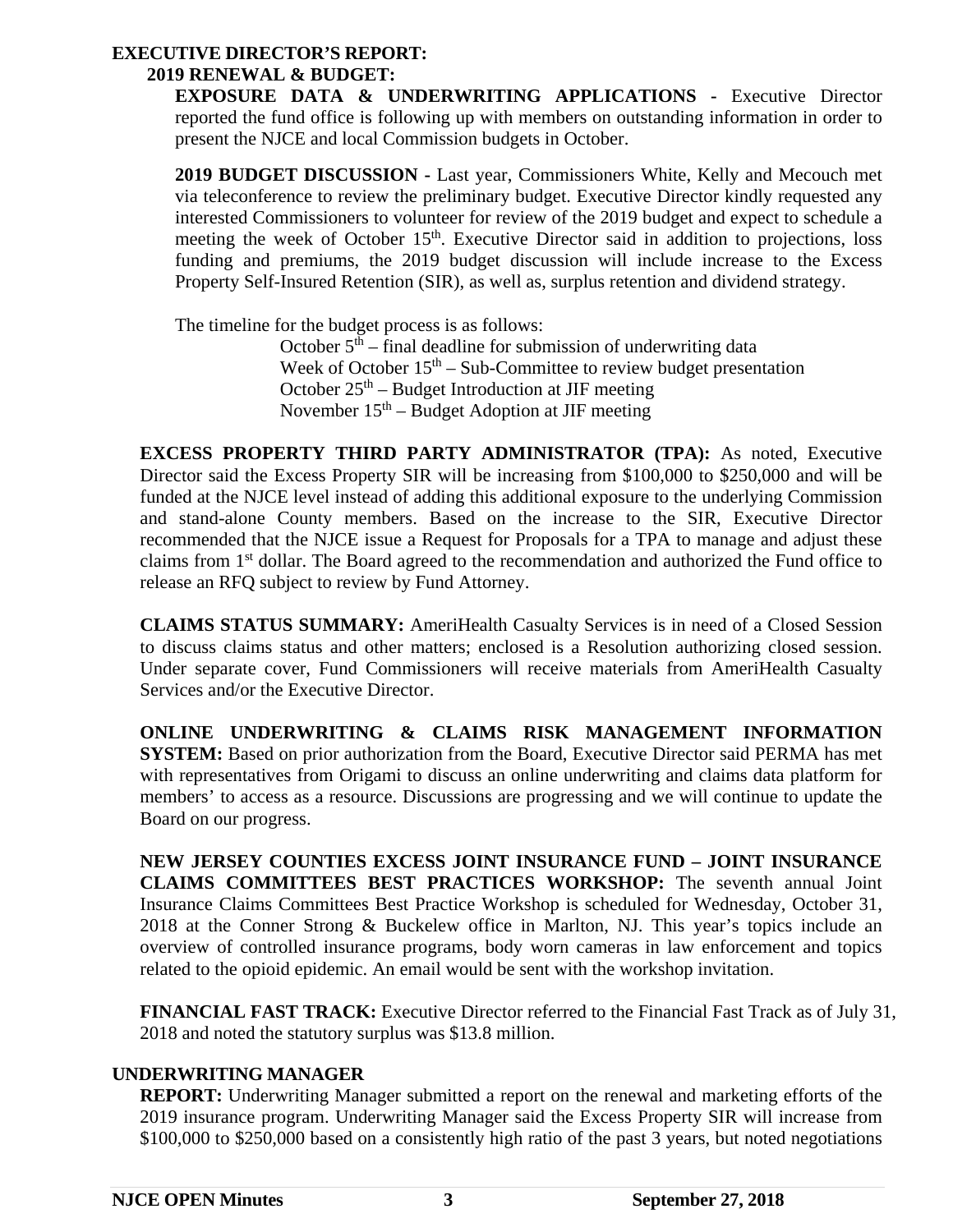are ongoing and additional deductible options will be reviewed. Underwriting Manager said the renewals on the other lines of coverage are expected to be favorable to the budget process.

#### **TREASURER REPORT:**

Included in the agenda were the confirmation of bills lists, approval of current month bills and the Treasurer's reports for May thru July 2018.

# **VOUCHER PAYMENTS (BILL LIST) –**

| Resolution 39-18 July 2018 Bills Confirmation of Payments   | \$4,157,896.30 |
|-------------------------------------------------------------|----------------|
| Resolution 40-18 August 2018 Bills Confirmation of Payments | \$557,657.64   |
| Resolution 41-18 September 2018 Approval of Payments        | \$1,709,282.59 |

#### **CONFIRMATION OF MAY 2018 CLAIMS PAYMENTS/CERTIFICATION OF CLAIMS TRANSFERS:**

| 2010         | 0.00        |
|--------------|-------------|
| 2011         | 2,960.00    |
| 2012         | 3,580.79    |
| 2013         | 1,499.32    |
| 2014         | 43,621.51   |
| 2015         | 1,179.23    |
| 2016         | 0.00        |
| 2017         | 22.79       |
| 2018         | 0.00        |
| <b>TOTAL</b> | \$52,863.64 |

**CONFIRMATION OF JUNE 2018 CLAIMS PAYMENTS/CERTIFICATION OF CLAIMS TRANSFERS:** 

| 2010         | 230.00      |
|--------------|-------------|
| 2011         | 2,960.00    |
| 2012         | 4,815.55    |
| 2013         | 1,499.32    |
| 2014         | 6,122.00    |
| 2015         | 0.00        |
| 2016         | 0.00        |
| 2017         | 0.00        |
| 2018         | 0.00        |
| <b>TOTAL</b> | \$15,626.87 |

## **CONFIRMATION OF JULY 2018 CLAIMS PAYMENTS/CERTIFICATION OF CLAIMS TRANSFERS:**

| 2010         | 0.00        |
|--------------|-------------|
| 2011         | 4,440.00    |
| 2012         | 13,018.33   |
| 2013         | 2,248.98    |
| 2014         | 6,279.43    |
| 2015         | 0.00        |
| 2016         | 0.00        |
| 2017         | 0.00        |
| 2018         | 0.00        |
| <b>TOTAL</b> | \$25,986.74 |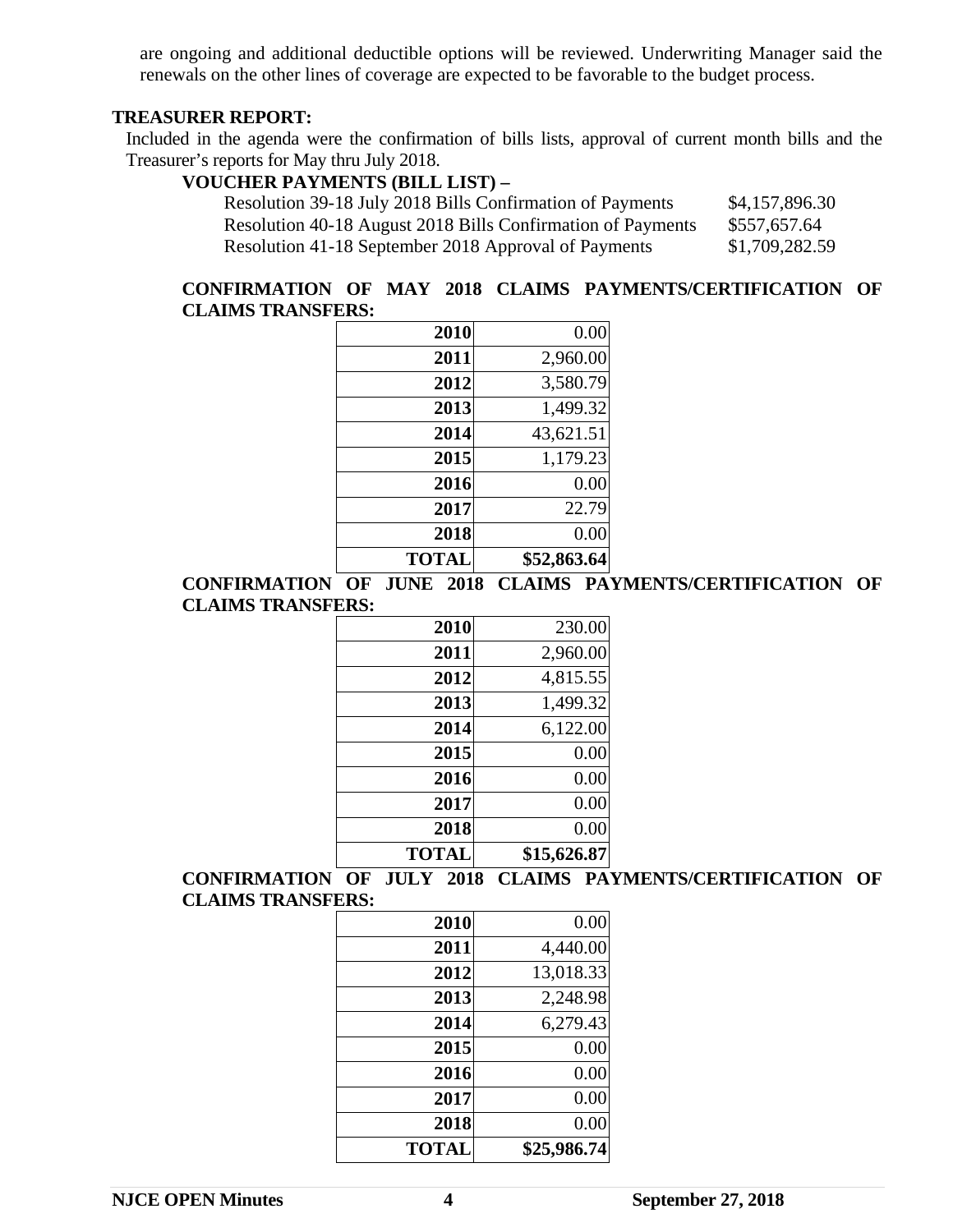#### **MOTION TO CONFIRM PAYMENTS OF JULY 2018 BILLS LIST RESOLUTION 39- 18, CONFIRM PAYMENTS OF AUGUST 2018 BILLS LIST RESOLUTION 41-18, APPROVE SEPTEMBER 2018 BILLS LIST RESOLUTION AND TREASURER'S REPORTS AS PRESENTED:**

| Moved:     | Chairman Angilella        |
|------------|---------------------------|
| Second:    | <b>Commissioner Kelly</b> |
| Roll Call: | $7$ Ayes $-0$ Nays        |

#### **SAFETY DIRECTOR:**

**REPORT:** Safety Director submitted a report reflecting the risk control activities from July to September 2018 and Safety Director Bulletins distributed during that time. Safety Director reminded members that the deadline to submit reimbursement requests to the BRIT safety grant program is October 31st.

#### **FUND ATTORNEY:**

**REPORT:** Fund Attorney said there was nothing additional to report.

#### **RESOLUTIONS:**

**RESOLUTION 38-18:** Resolution certifying the annual Audit Report as of 12/31/17. **MOTION TO ADOPT RESOLUTION 38-18 AS PRESENTED:** 

| Moved:          | <b>Commissioner Kelly</b>   |
|-----------------|-----------------------------|
| Second:         | <b>Commissioner Mecouch</b> |
| Roll Call Vote: | $7$ Ayes $-0$ Nays          |

#### **CLAIMS ADMINISTRATOR:**

**REPORT:** AmeriHealth Casualty Services is in need of a Closed Session to discuss claims status and other matters; enclosed in the agenda was Resolution 42-18 authorizing closed session. Under separate cover, Fund Commissioners received materials from AmeriHealth Casualty Services and/or the Executive Director.

> **MOTION TO ADOPT RESOLUTION 42-18 AUTHORIZING THE NEED TO ENTER INTO CLOSED SESSION FOR THE PURPOSE AS PERMITTED BY THE OPEN PUBLIC MEETINGS ACT, MORE SPECIFICALLY TO DISCUSS POTENTIAL LITIGATION ON CLAIM NUMBER #64GL017149 AND CLAIM #64CA014903:**

| Moved:     | Chairman Angilella        |
|------------|---------------------------|
| Second:    | <b>Commissioner Kelly</b> |
| Roll Call: | Unanimous                 |

*All others vacated the room and/or left the teleconference with the exception of Fund Commissioners, Fund Attorney and Professionals.* 

#### **MOTION TO RETURN TO OPEN SESSION:**

| Moved:     | Chairman Angilella        |
|------------|---------------------------|
| Second:    | <b>Commissioner Kelly</b> |
| Roll Call: | Unanimous                 |

As per discussion held during Closed Session permitted via Resolution 42-18, motion to approve the following:

Liability

Payment Authority Request for: Claim **#**64GL017149 for \$250,000 Settlement Authority Request for Claim **#**64CA014903 in the amount of \$250,000